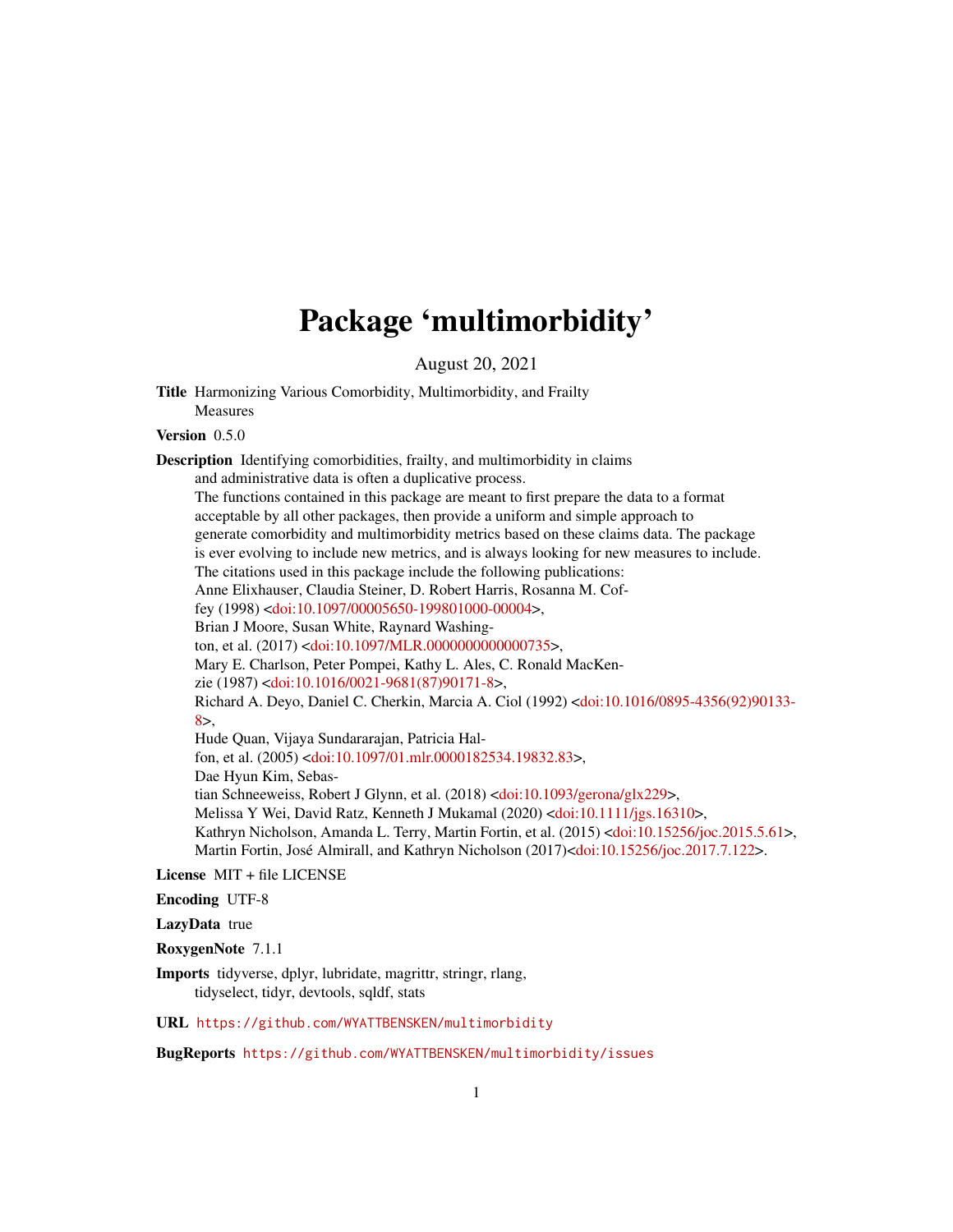<span id="page-1-0"></span>

Suggests rmarkdown, knitr VignetteBuilder knitr **Depends**  $R$  ( $>= 3.5.0$ ) NeedsCompilation no Author Wyatt Bensken [aut, cre] (<<https://orcid.org/0000-0002-2597-9732>>) Maintainer Wyatt Bensken <wpb27@case.edu> Repository CRAN Date/Publication 2021-08-20 12:40:05 UTC

# R topics documented:

| Index | 14 |
|-------|----|
|       |    |
|       |    |
|       |    |
|       |    |
|       |    |
|       |    |
|       |    |
|       |    |
|       |    |
|       |    |
|       |    |
|       |    |
|       |    |
|       |    |

cfi *Claims-based Frailty Index (CFI)*

# Description

cfi returns a summary dataset containing the deficit-accumulation frailty index for each patient.

# Usage

```
cfi(
  dat = NULL,id = NULL,dx = "dx",version = 19,
 version_var = NULL,
 hcpcs = "yes"\mathcal{L}
```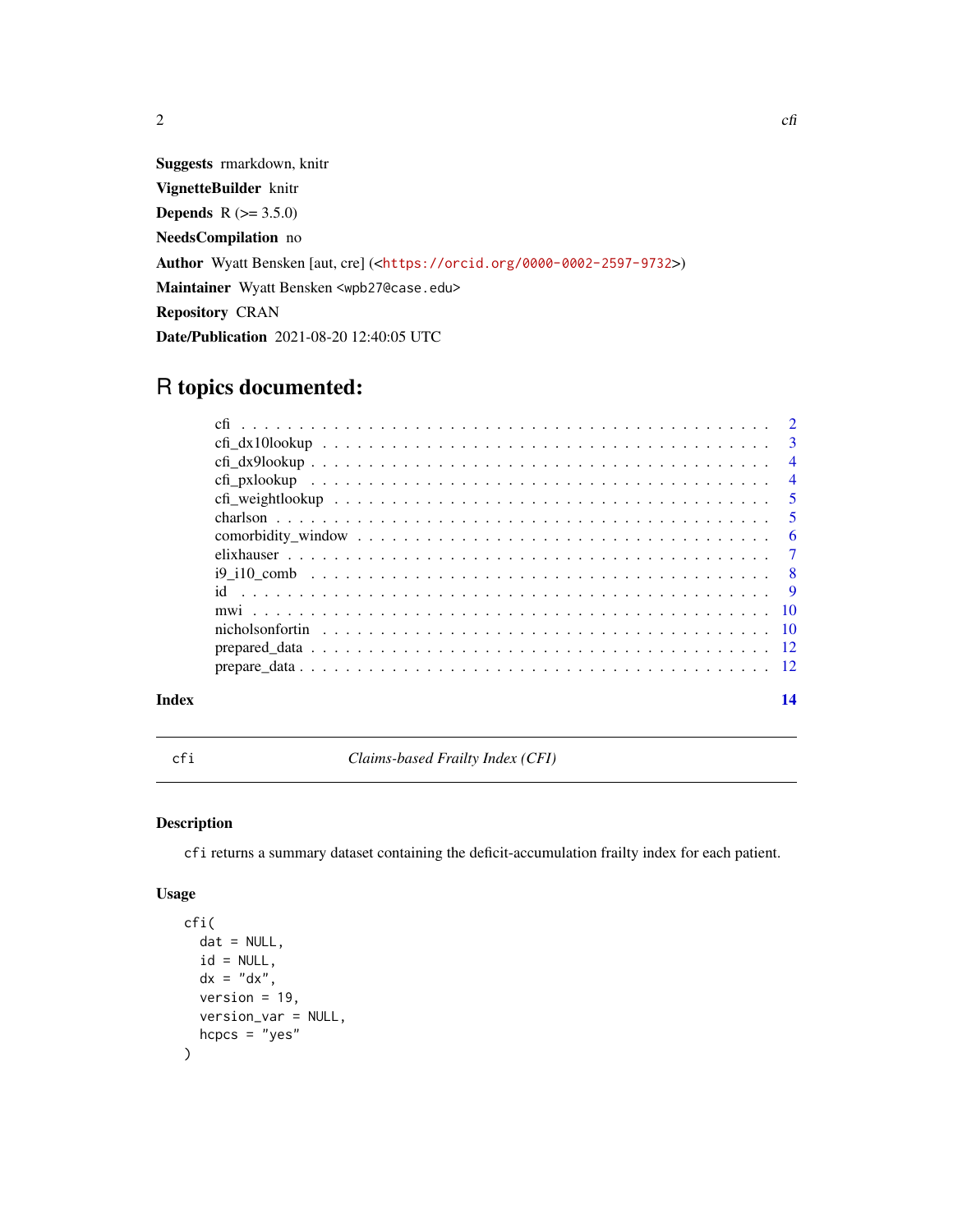# <span id="page-2-0"></span>cfi\_dx10lookup 3

#### Arguments

| dat         | dataset which has been properly prepared using 'prepare_data()'                            |
|-------------|--------------------------------------------------------------------------------------------|
| id          | variable of the unique patient identifier                                                  |
| dx          | the column with the diagnoses and procedures (defaults to 'dx')                            |
| version     | which version(s) of ICD your data contain (ICD-9 only: 9, ICD-10 only: 10,<br>Both: 19)    |
| version_var | variable which denotes if the diagnoses on that row are ICD-9 (9) or ICD-10<br>(10)        |
| hcpcs       | whether or not HCPCS variables are included ("yes" or "no", where "yes" is the<br>default) |

#### Details

This function uses data which has been properly prepared to calculate the claims-based frailty index (CFI) developed by Kim et al. for each patient. As this algorithm was never developed to require two diagnosis codes, and is weighted, we have excluded that feature from this function. See full package documentation for additional details. This function is based largely on the code available via the [Harvard Dataverse.](https://dataverse.harvard.edu/dataverse/cfi)

#### Value

dataframe with one row per patient, and a column for their patient id and a column with their frailty index.

#### Examples

 $cfi(data = prepared_data, id = patient_id, dx = dx, version = 19, version_var = version)$ 

cfi\_dx10lookup *CFI ICD-10 Lookup.*

#### Description

A lookup dataset for CFI ICD-10.

#### Usage

data(cfi\_dx10lookup)

#### Format

An object of class data. frame with 44807 rows and 2 columns.

#### Source

This was created by Kim et al.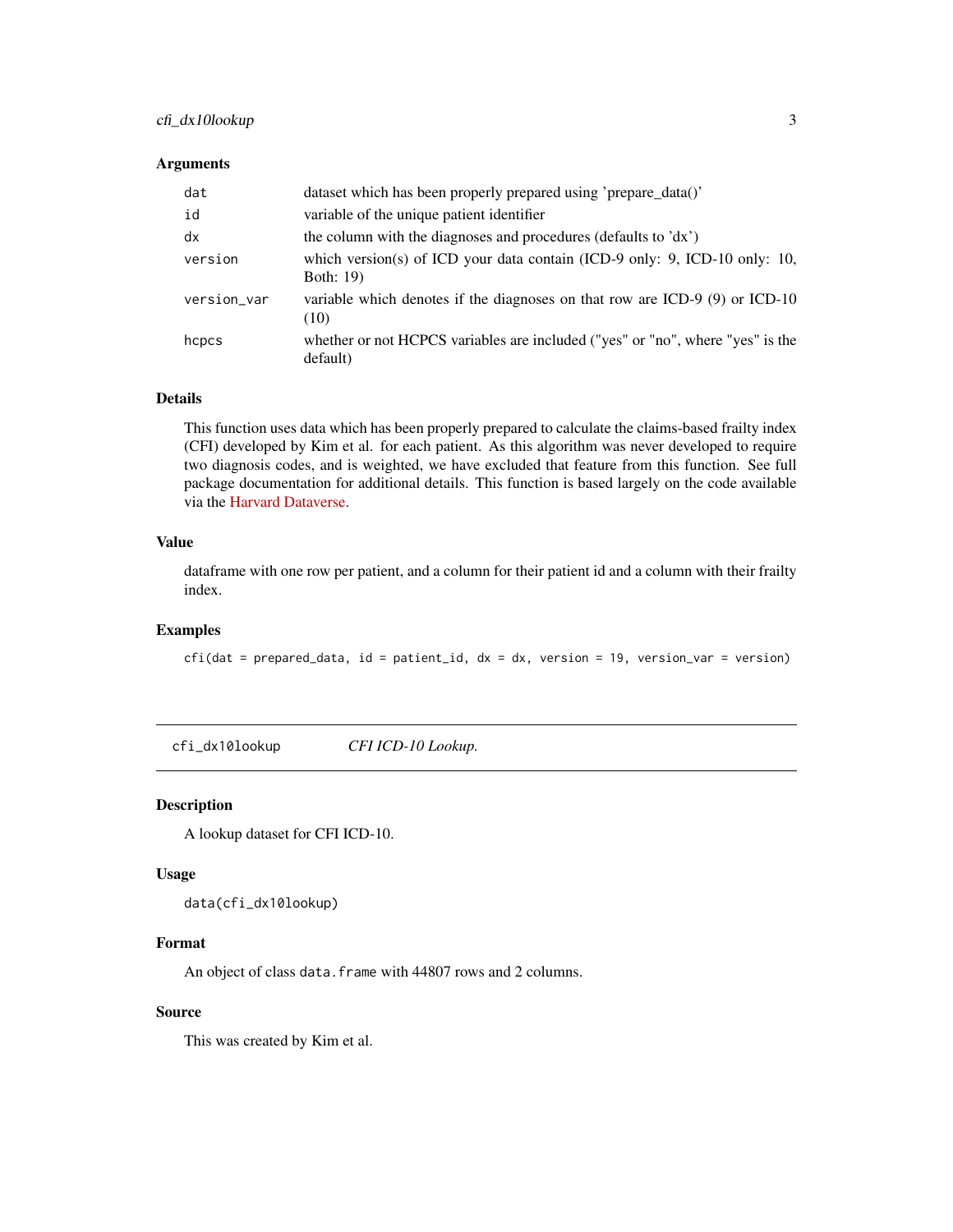<span id="page-3-0"></span>

# Description

A lookup dataset for CFI ICD-9.

#### Usage

data(cfi\_dx9lookup)

# Format

An object of class data. frame with 107 rows and 3 columns.

# Source

This was created by Kim et al.

cfi\_pxlookup *CFI Procedure Codes Lookup.*

# Description

A lookup dataset for CFI Procedure Codes.

#### Usage

data(cfi\_pxlookup)

# Format

An object of class data. frame with 90 rows and 3 columns.

### Source

This was created by Kim et al.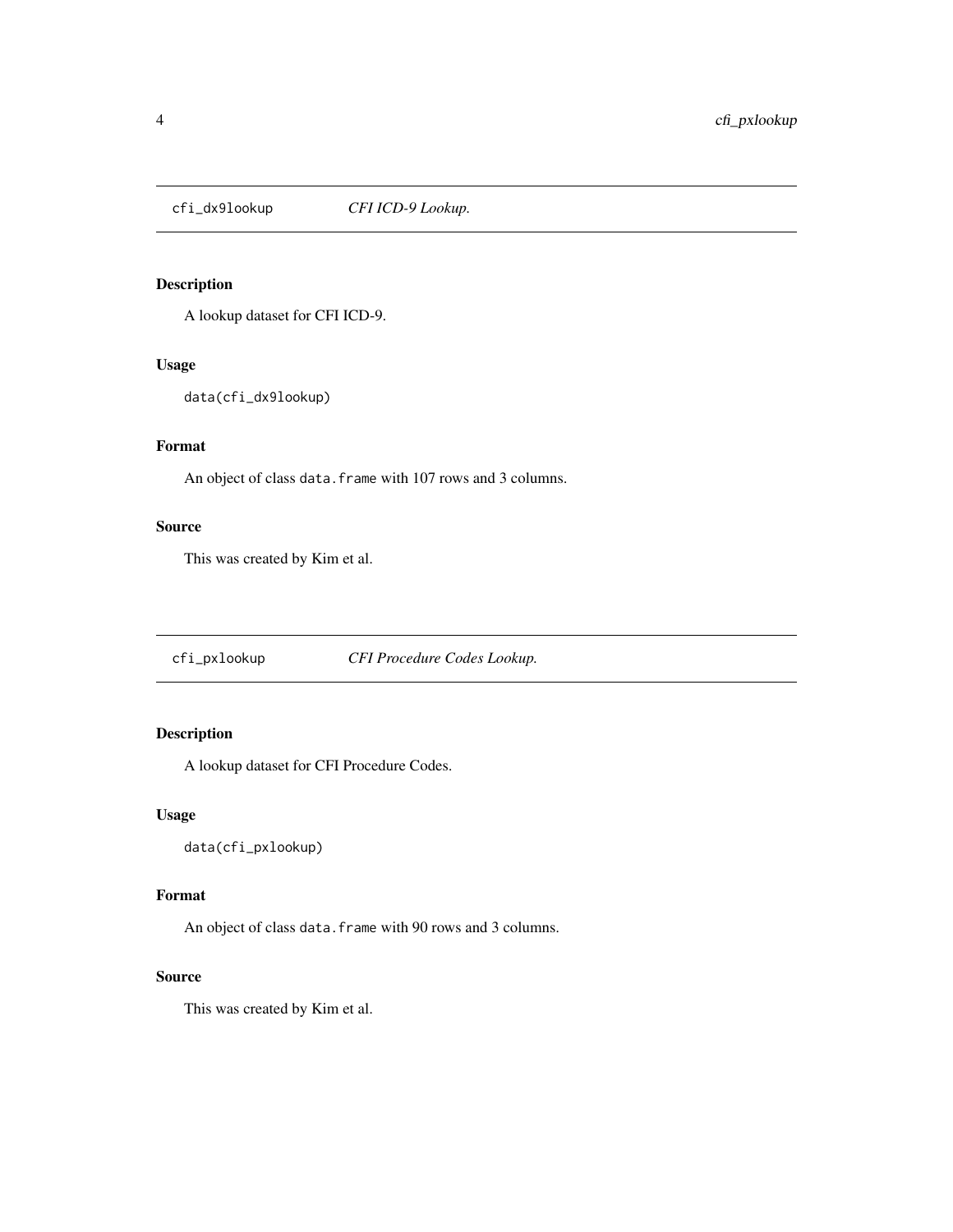<span id="page-4-0"></span>cfi\_weightlookup *CFI Procedure Codes Lookup.*

# Description

A lookup dataset for CFI weights.

# Usage

data(cfi\_weightlookup)

#### Format

An object of class data. frame with 93 rows and 2 columns.

# Source

This was created by Kim et al.

charlson *Charlson Comorbidities*

# Description

charlson returns a summary dataset containing the Charlson comorbidities for each patient.

# Usage

```
charlson(
 dat = NULL,id = NULL,dx = "dx",version = 19,
 version_var = NULL,
 outpatient_two = "no"
)
```
# Arguments

| dat     | dataset which has been properly prepared using 'prepare data()'                                |
|---------|------------------------------------------------------------------------------------------------|
| id      | variable of the unique patient identifier                                                      |
| dx      | the column with the diagnoses (defaults to 'dx')                                               |
| version | which version(s) of ICD your data contain (ICD-9 only: 9, ICD-10 only: 10,<br><b>Both: 19)</b> |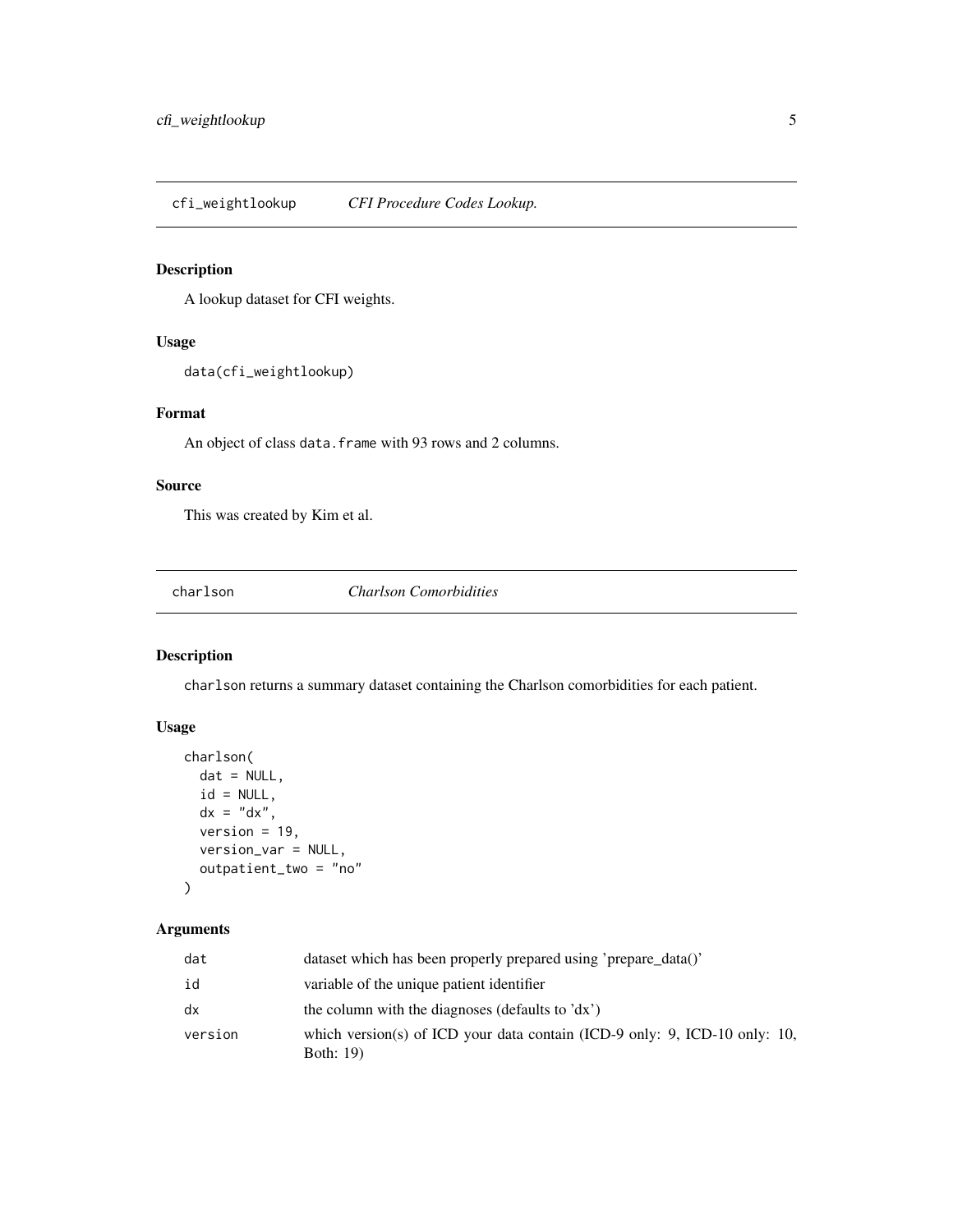<span id="page-5-0"></span>

| version var | variable which denotes if the diagnoses on that row are $ICD-9$ (9) or $ICD-10$<br>(10)                                                                                |
|-------------|------------------------------------------------------------------------------------------------------------------------------------------------------------------------|
|             | outpatient two whether or not it should be required for there to be two outpatient claims for a<br>diagnosis for a patient to be positively coded with that diagnosis. |

# Details

This function uses data which has been properly prepared to identify and flag the Charlson comorbidities. See full package documentation for additional details.

#### Value

dataframe with one row per patient, and a column for their patient id, a column with each Charlson comorbidity, and a column with their Charlson score

# Examples

```
charlson(data = prepared_data, id = patient_id, dx = dx, version = 19,version_var = version, outpatient_two = "yes")
```

| comorbidity_window | Limit our comorbidities / multimorbidity measures to a specific time |
|--------------------|----------------------------------------------------------------------|
|                    | window.                                                              |

#### Description

comorbidity\_window returns a dataset of claims which fall within a specific timeframe.

#### Usage

```
comorbidity_window(
  dat = NULL,id\_dat = NULL,id = NULL,id\_date = NULL,claims_date = NULL,
  time_pre = Inf,
  time_post = Inf
\mathcal{L}
```
# Arguments

| dat    | dataset                                                                       |
|--------|-------------------------------------------------------------------------------|
| id_dat | dataset with our other identifying variables, this should be 1 row per person |
| id     | ID variable which will be used to match and merge                             |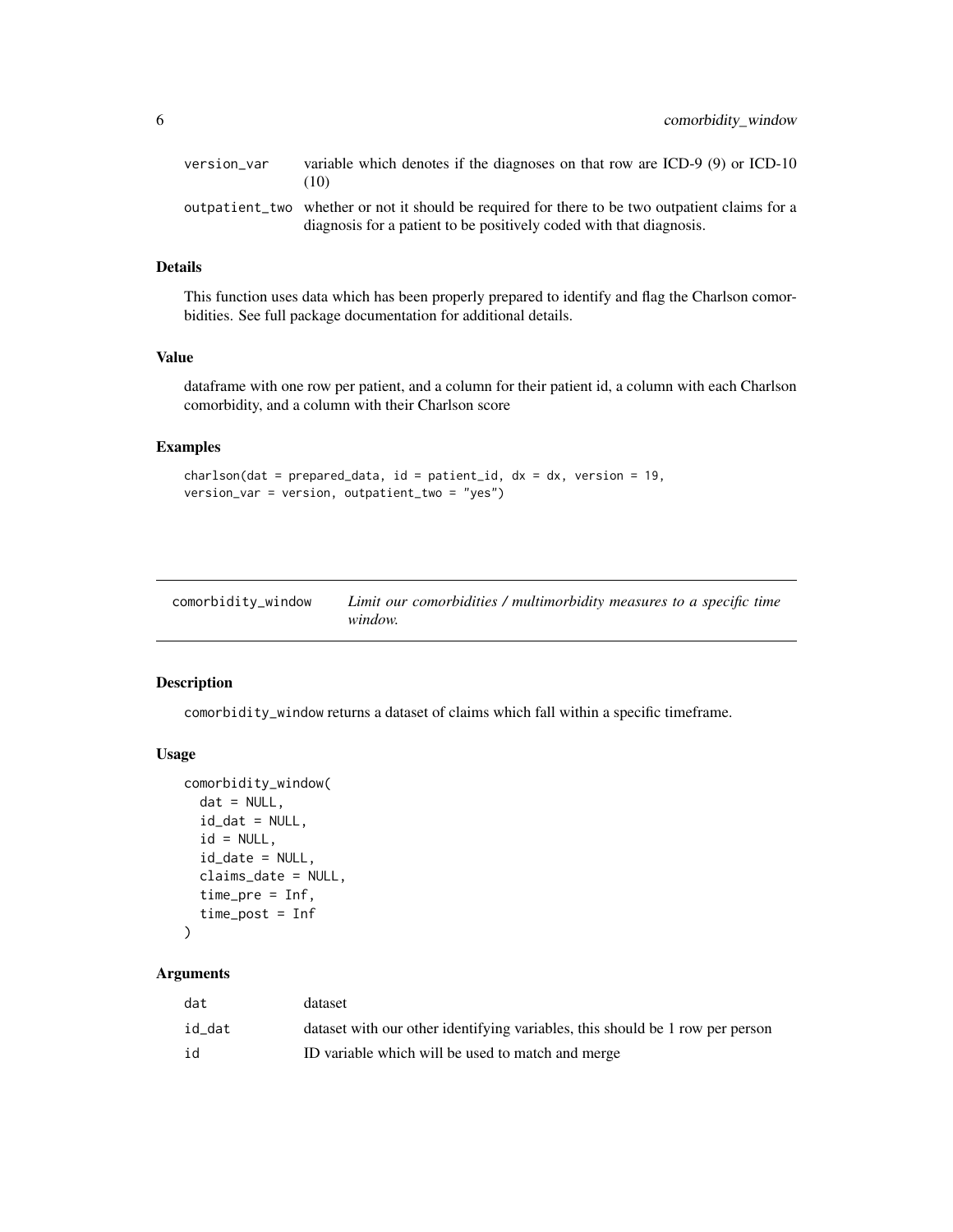#### <span id="page-6-0"></span>elixhauser 7 and 2008 and 2008 and 2008 and 2008 and 2008 and 2008 and 2008 and 2008 and 2008 and 2008 and 200

| id_date     | name of the date of interest from the identification dataset, for example a date of<br>diagnosis           |
|-------------|------------------------------------------------------------------------------------------------------------|
| claims_date | name for the variable in the claims data (dat) which is the date of the claim                              |
| time_pre    | number to limit how many days, pre diagnosis, should be included. Default will<br>be infinity (all claims) |
| time_post   | similar to time_pre, but this will be after the date of interest                                           |

# Details

This function takes prepared data, using the 'prepare\_data' function, along with an identification dataset to limit the claims of interest to a specific time window.

# Value

dataframe with which has limited the claims to a specific window

# Examples

```
comorbidity_window(id_dat = id, dat = prepared_data, id = patient_id,
id_date = date_of_interest9, claims_date = claim_date, time_pre = 60)
```
elixhauser *Elixhauser Comorbidities*

# Description

elixhauser returns a summary dataset containing the Elixhauser comorbidities for each patient.

#### Usage

```
elixhauser(
 dat = NULL,id = NULL,dx = "dx",version = 19,
  version_var = NULL,
 outpatient_two = "no"
)
```
# Arguments

| dat | dataset which has been properly prepared using 'prepare_data()' |
|-----|-----------------------------------------------------------------|
| id  | variable of the unique patient identifier                       |
| dx  | the column with the diagnoses (defaults to 'dx')                |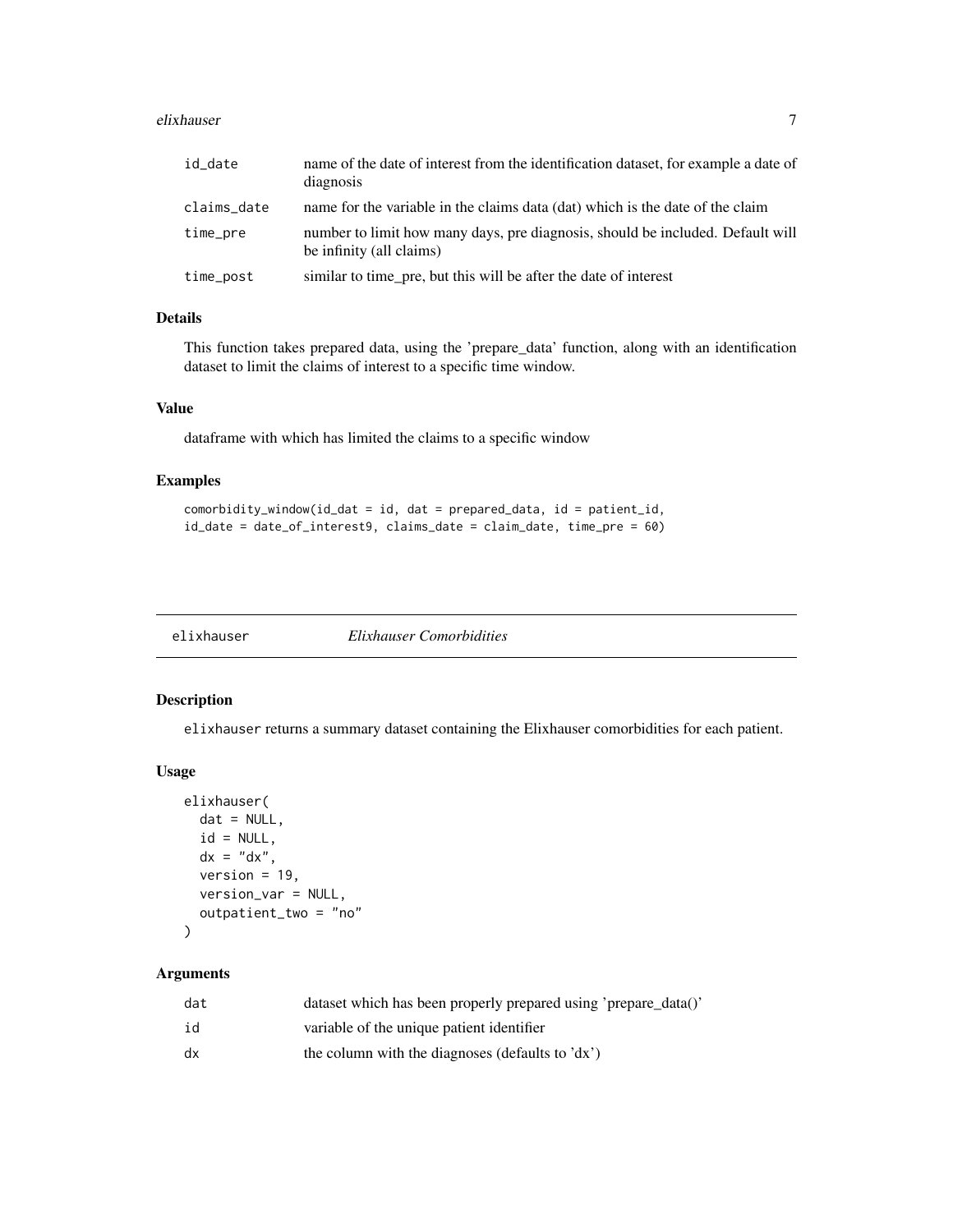<span id="page-7-0"></span>

| version     | which version(s) of ICD your data contain (ICD-9 only: 9, ICD-10 only: 10,<br>Both: 19)                                                                                |
|-------------|------------------------------------------------------------------------------------------------------------------------------------------------------------------------|
| version_var | variable which denotes if the diagnoses on that row are $ICD-9$ (9) or $ICD-10$<br>(10)                                                                                |
|             | outpatient two whether or not it should be required for there to be two outpatient claims for a<br>diagnosis for a patient to be positively coded with that diagnosis. |

# Details

This function uses data which has been properly prepared to identify and flag the Elixhauser comorbidities. See full package documentation for additional details.

#### Value

dataframe with one row per patient, and a column for their patient id, a column with each Elixhauser comorbidity, and a column with their Elixhauser index for readmission and death

#### Examples

```
elixhauser(dat = prepared_data, id = patient_id, dx = dx, version = 19,
version_var = version, outpatient_two = "yes")
```

|  | $i9$ _ $i10$ _ $comb$ | Example diagnosis data. |
|--|-----------------------|-------------------------|
|--|-----------------------|-------------------------|

#### Description

A dataset with fake patient data for 5 patients, with both inpatient and outpatient data, as well as HCPCS codes, and ICD9 and ICD10.

# Usage

data(i9\_i10\_comb)

#### Format

A data frame with 58 rows and 11 variables:

patient\_id patient\_id

sex patient's sex (male or female)

date\_of\_serv the date of service for the fake claim

visit\_type inpatient (ip) or outpatient(ot)

dx1 first diagnosis

dx2 second diagnosis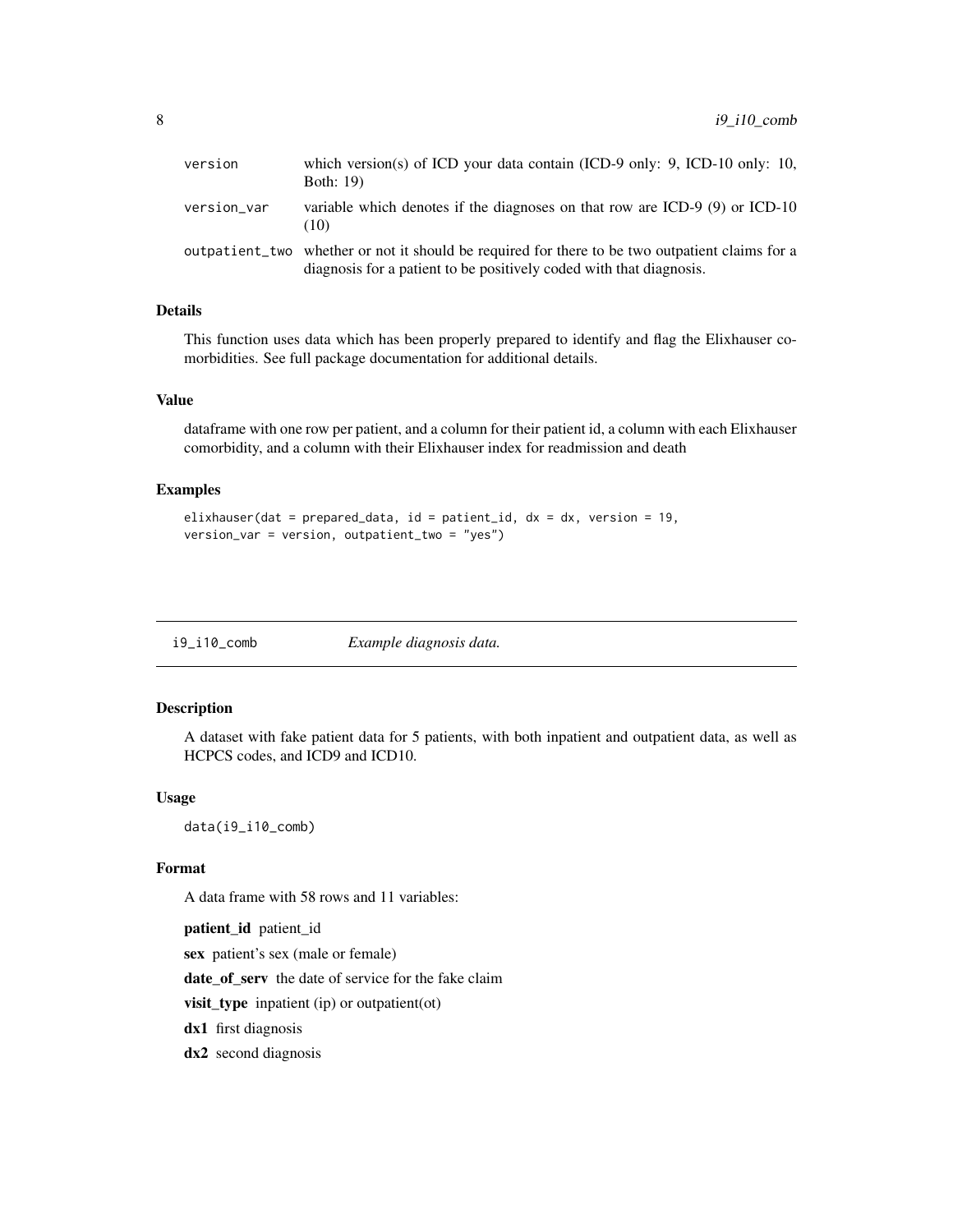<span id="page-8-0"></span>id and the set of the set of the set of the set of the set of the set of the set of the set of the set of the s

dx3 third diagnosis dx4 fourth diagnosis dx5 fifth diagnosis hcpcs HCPCS code icd\_version Which version of ICD the row is.  $9 = ICD-9$ ,  $0 = ICD-10$ 

## Source

This was created by the package author.

#### id *Example ID data.*

#### Description

A dataset with fake patient data, to match the diagnoses, that includes a date of interest to demonstrate how we can attach these dates and then subset the data to a specific time window around the date of interest.

#### Usage

data(id)

# Format

A data frame with 5 rows and 3 variables:

patient\_id patient\_id

date\_of\_interest10 the date of interest, if you were to use only ICD-10 data

date\_of\_interest9 The date of interest, if you were to use only ICD-9 data

#### Source

This was created by the package author.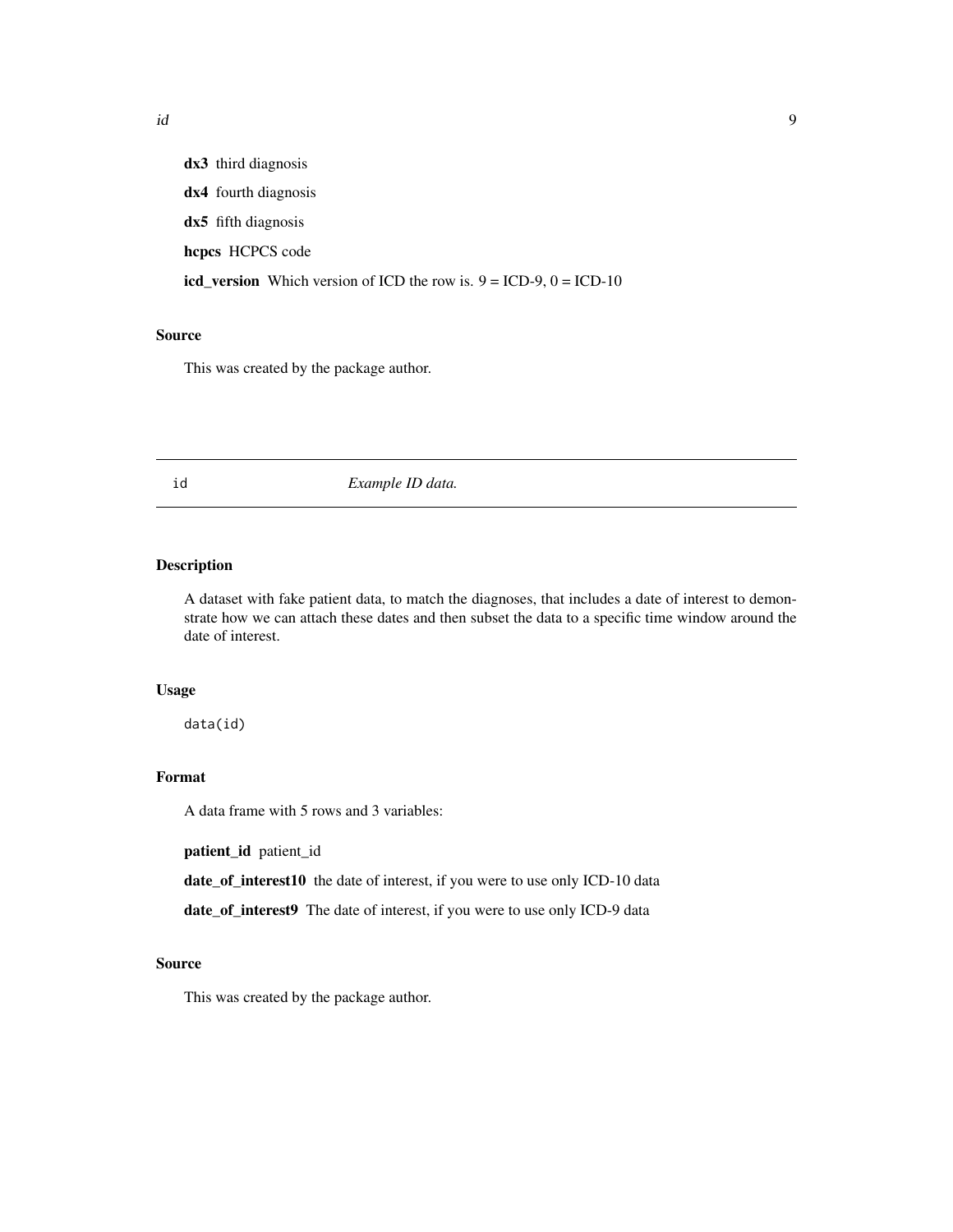#### Description

cfi returns a summary dataset containing the multimorbidity weighted index for each patient.

#### Usage

mwi(dat = NULL, id = NULL, dx = "dx", version = 19, version\_var = NULL)

#### Arguments

| dat         | dataset which has been properly prepared using 'prepare data()'                                |
|-------------|------------------------------------------------------------------------------------------------|
| id          | variable of the unique patient identifier                                                      |
| dx          | the column with the diagnoses and procedures (defaults to 'dx')                                |
| version     | which version(s) of ICD your data contain (ICD-9 only: 9, ICD-10 only: 10,<br><b>Both: 19)</b> |
| version_var | variable which denotes if the diagnoses on that row are ICD-9 $(9)$ or ICD-10<br>(10)          |

### Details

This function uses data which has been properly prepared to calculate the multimorbidity weighted index developed by Wei et al. As this algorithm was never developed to require two diagnosis codes, and is weighted, we have excluded that feature from this function. See full package documentation for additional details.

#### Examples

mwi(dat = prepared\_data, id = patient\_id, dx = dx, version = 9, version\_var = version)

nicholsonfortin *Nicholson and Fortin Conditions*

# Description

elixhauser returns a summary dataset containing the Nicholson and Fortin Conditions for each patient.

<span id="page-9-0"></span>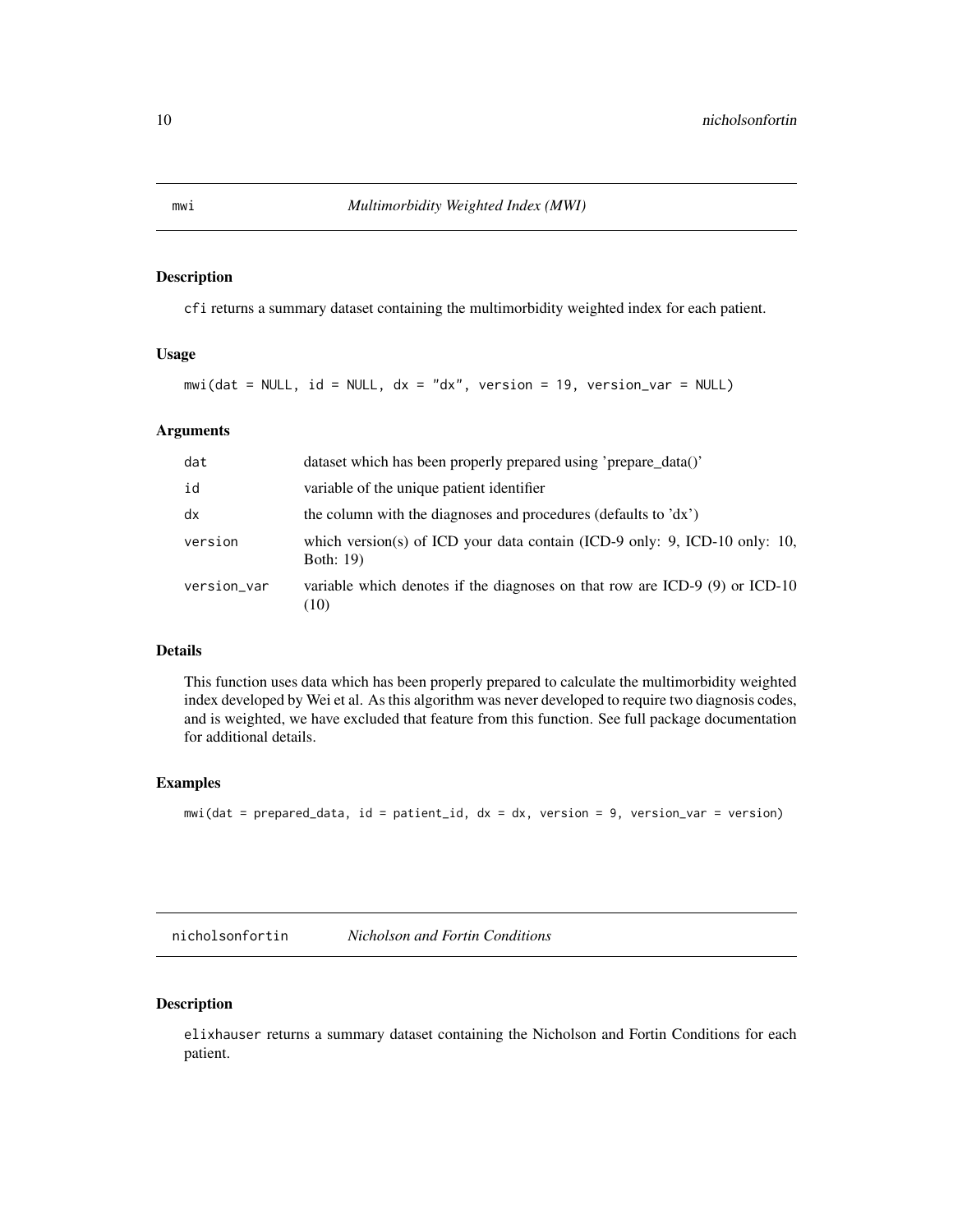# nicholsonfortin 11

# Usage

```
nicholsonfortin(
  dat = NULL,id = NULL,dx = "dx",version = 19,
  version_var = NULL,
 outpatient_two = "no"
)
```
# Arguments

| dat         | dataset which has been properly prepared using 'prepare_data()'                                                                                                        |
|-------------|------------------------------------------------------------------------------------------------------------------------------------------------------------------------|
| id          | variable of the unique patient identifier                                                                                                                              |
| dx          | the column with the diagnoses (defaults to 'dx')                                                                                                                       |
| version     | which version(s) of ICD your data contain (ICD-9 only: 9, ICD-10 only: 10,<br>Both: 19)                                                                                |
| version_var | variable which denotes if the diagnoses on that row are ICD-9 $(9)$ or ICD-10<br>(10)                                                                                  |
|             | outpatient_two whether or not it should be required for there to be two outpatient claims for a<br>diagnosis for a patient to be positively coded with that diagnosis. |

# Details

This function uses data which has been properly prepared to identify and flag the Nicholson and Fortin conditions See full package documentation for additional details.

# Value

dataframe with one row per patient, and a column for their patient id, a column with each Nicholson/Fortin comorbidity

# Examples

```
nicholsonfortin(dat = prepared_data, id = patient_id, dx = dx, version = 19,
version_var = version, outpatient_two = "yes")
```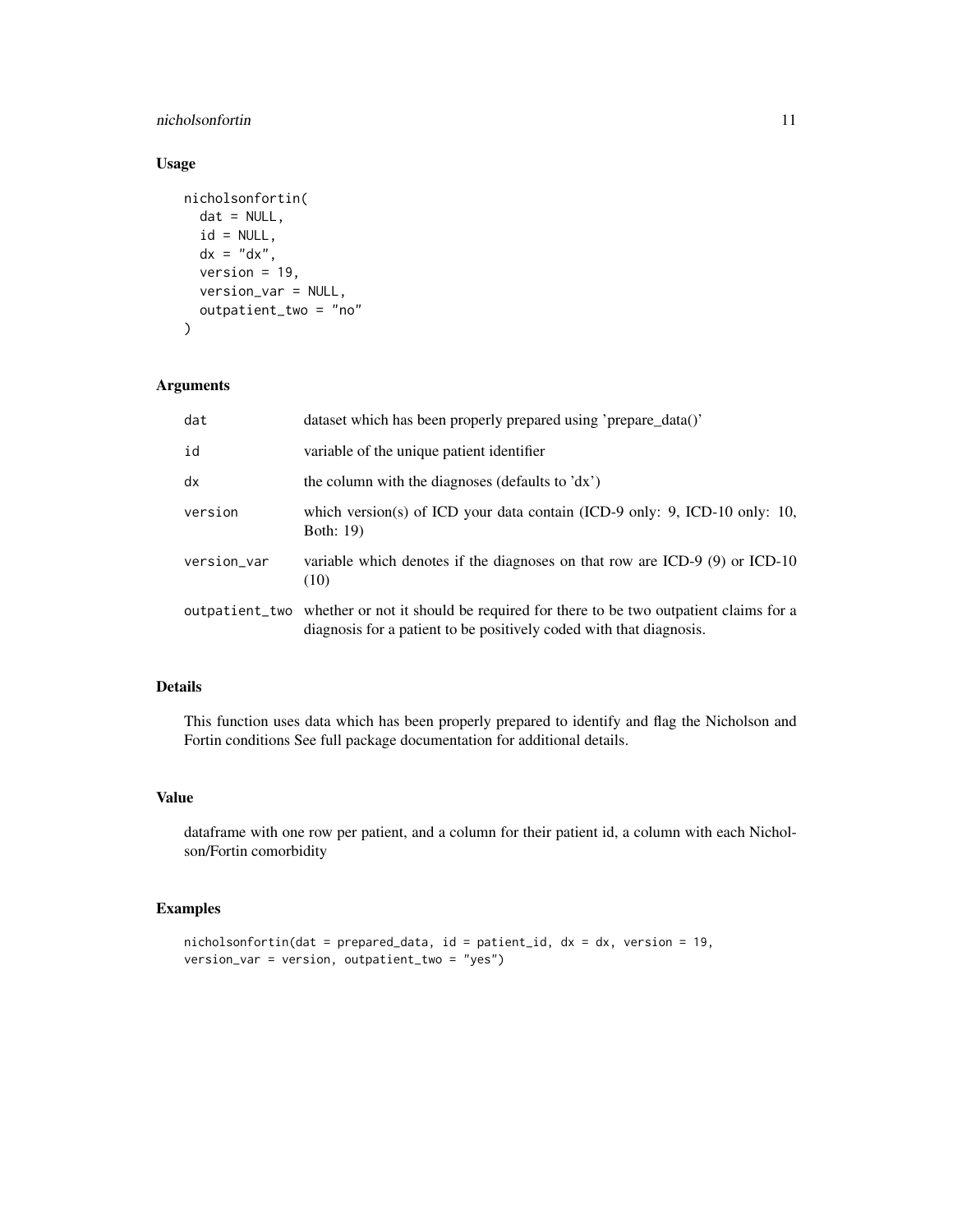<span id="page-11-0"></span>prepared\_data *Prepared dataset*

#### Description

A dataset which has been prepared using the prepare\_data function in this package.

#### Usage

```
data(prepared_data)
```
# Format

An object of class tbl\_df (inherits from tbl, data.frame) with 242 rows and 5 columns.

#### Source

Built using the packages in this code.

prepare\_data *Prepare our claims data for analysis*

# Description

prepare\_data returns a dataset which has been transformed and prepared for subsequent functions in this package.

#### Usage

```
prepare_data(
  dat = NULL,style = "long",
  id = NULL,prefix\_dx = "dx",hcpcs = "no",
 prefix_hcpcs,
  version_var,
  type_name,
  date
)
```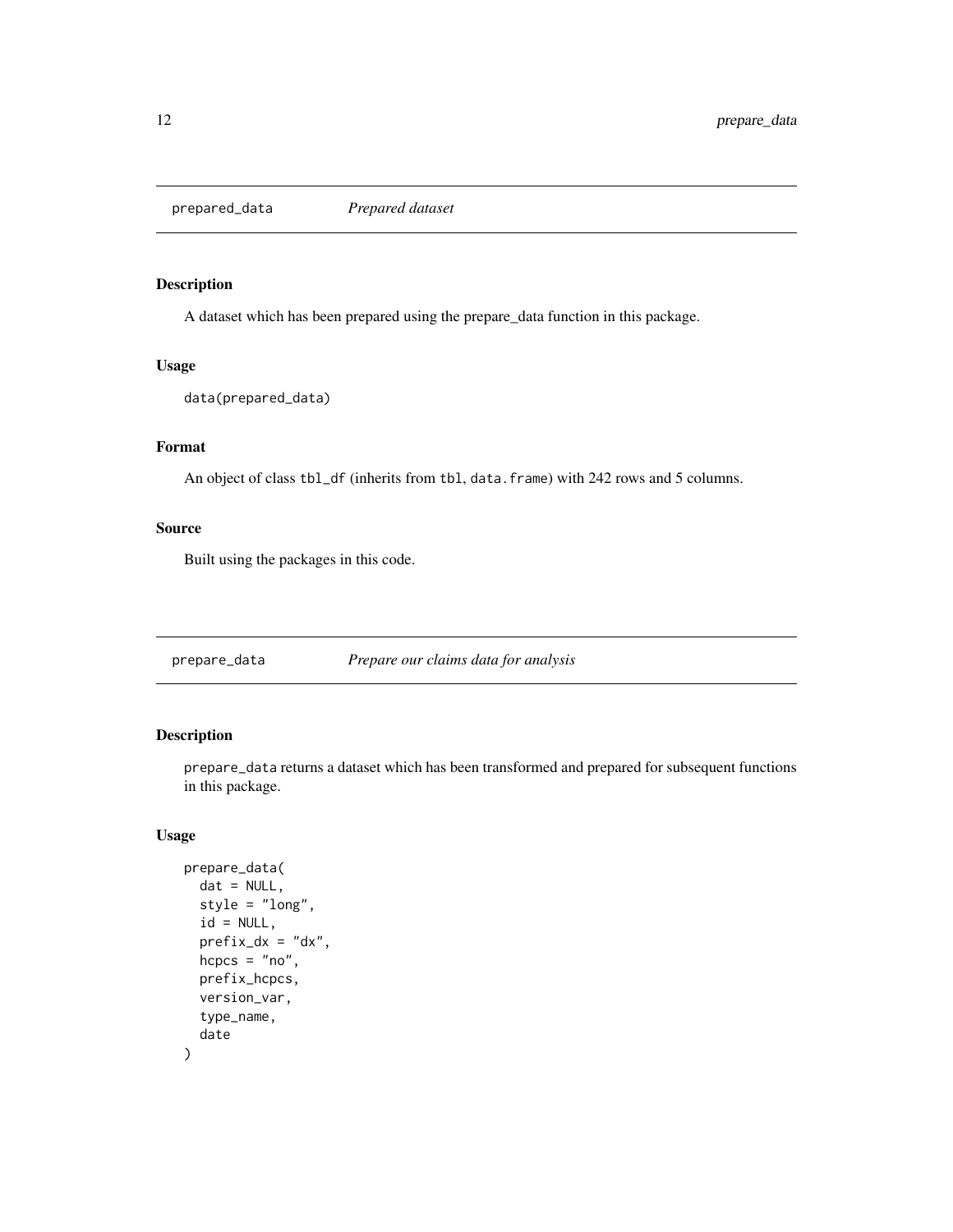# prepare\_data 13

#### Arguments

| dat          | dataset                                                                                          |
|--------------|--------------------------------------------------------------------------------------------------|
| style        | long, the default, is one diagnosis column per row whereas wide is multiple<br>diagnosis columns |
| id           | unique patient identifier variable name                                                          |
| $prefix\_dx$ | the variable prefix for the diagnosis columns (defaults to $d$ x"), in quotes                    |
| hcpcs        | whether or not HCPCS variables are included ("yes" or "no", where "no" is the<br>default)        |
| prefix_hcpcs | if HCPCS are included, the variable prefix in quotes                                             |
| version_var  | variable which denotes if the diagnoses on that row are ICD-9 (9) or ICD-10<br>(10)              |
| type_name    | variable to denote if the claim is inpatient (ip) or outpatient (ot)                             |
| date         | variable with the date of the claim                                                              |

# Details

This function takes our raw claims data, in a number of different forms, and prepares it in a way which allows the other functions in this package to easily work with it. It is recommended to run this package on all data regardless of setup.

#### Value

dataframe with multiple rows per patient, which has re-structured their claims

# Examples

```
prepare_data(dat = i9_i10_comb, id = patient_id, style = "wide",
prefix_dx = "dx", hcpcs = "yes", prefix_hcpcs = "hcpcs", version_var = icd_version,
type_name = visit_type, date = date_of_serv)
```